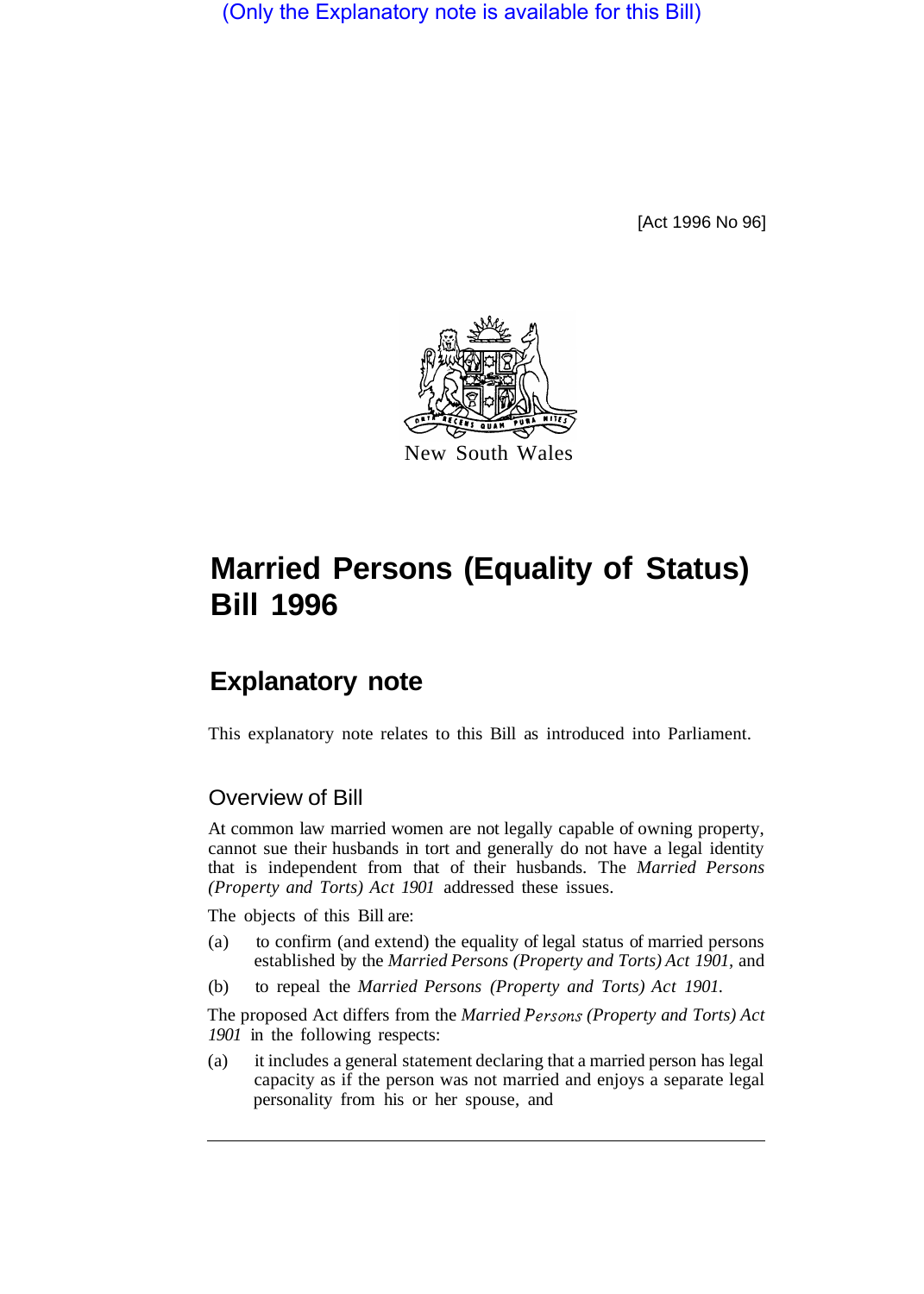Married Persons (Equality of Status) Bill 1996 [Act 1996 No 96]

Explanatory note

- (b) it enables spouses to sue each other in tort generally rather than confining this right as is the case under the *Married Persons (Property and Torts) Act 1901,* and
- (c) it removes certain provisions that are now dealt with by other legislation (for example, competency and compellability of spouses as witnesses which are now covered by the *Evidence Act 1995),* and
- (d) it makes specific provision for the ownership of housekeeping payments, actions against a spouse in relation to fraudulent investments and abolishes the agent of necessity rule.

## Outline of provisions

#### **Part 1 Preliminary**

**Clause 1** sets out the name (also called the short title) of the proposed Act.

**Clause 2** provides for the commencement of the proposed Act on a day or days to be proclaimed.

**Clause 3** provides that notes do not form part of the proposed Act.

#### **Part 2 Equality of status**

#### **Division 1 General rule**

**Clause 4** provides for equality of legal status of married persons and that a married person has a separate legal personality from his or her spouse. This does not otherwise affect the position of a minor.

#### **Division 2 Specific examples**

**Clause 5** provides that spouses may sue each other in tort. This overrides section 16 and expands sections 16A and 16B of the *Married Persons (Property and Torts) Act 1901.* Sections 16A and 16B provide that husband and wife can only sue each other in tort in limited circumstances.

**Clause 6** provides that a married person can take criminal or civil action against his or her spouse for the protection of his or her property as if they were not married. This follows section 16A (1) of the *Married Persons (Property and Torts) Act 1901* and removes the restrictions contained in section 16A  $(3)$  and  $(4)$ .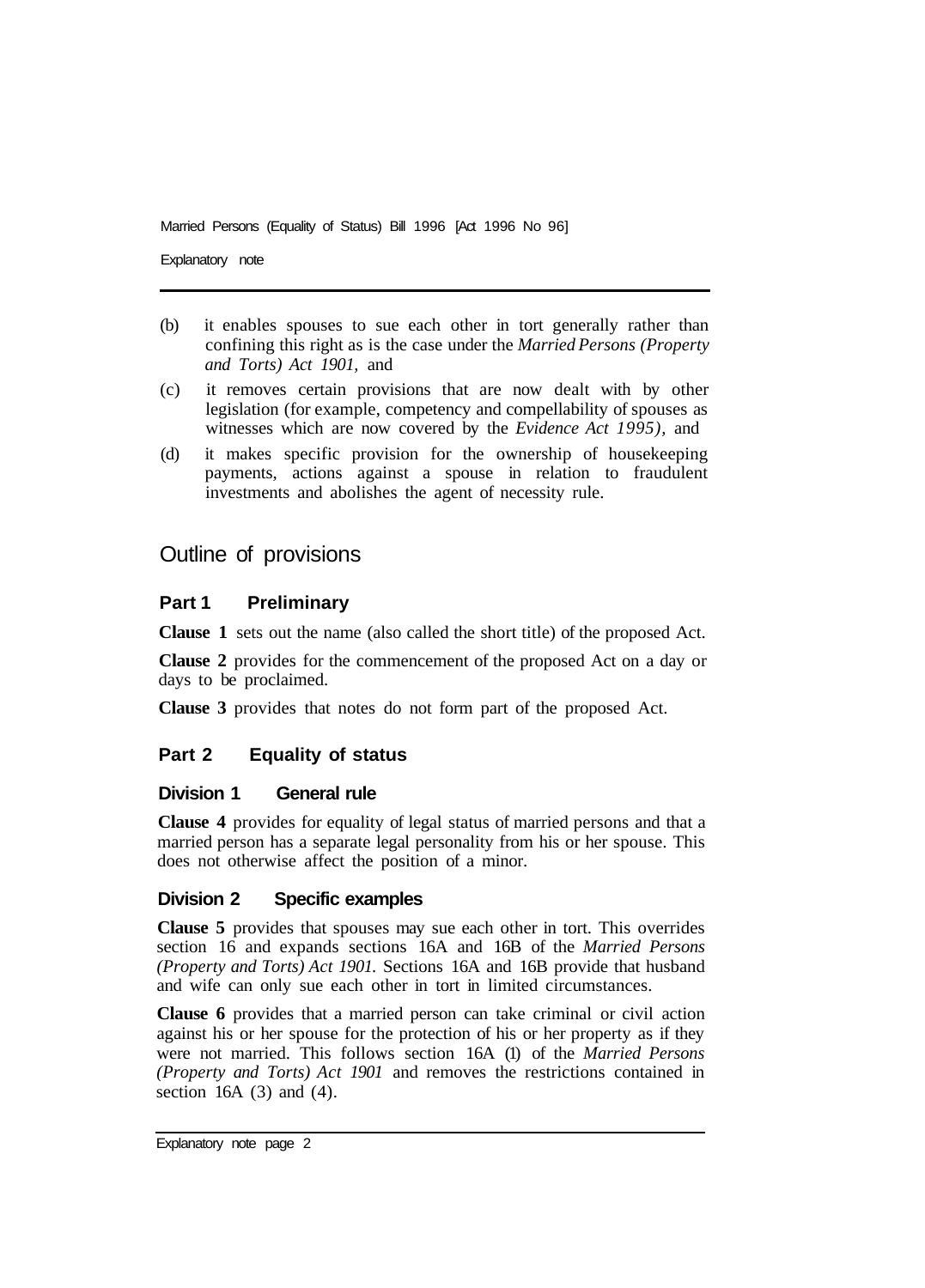Married Persons (Equality of Status) Bill 1996 [Act 1996 No 96]

Explanatory note

**Clause 7** provides that neither a husband nor a wife has the authority to pledge the credit of his or her spouse for the purchase of necessaries. The presumption at common law that a wife has authority to pledge her husband's credit for maintenance has been abolished in other Australian jurisdictions.

**Clause 8** provides that a married person, subject to any agreement to the contrary, is not liable for any debts incurred by his or her spouse before marriage. At common law a husband assumes the debts of his wife on marriage. Clause 8 follows section 17 (1) of the *Married Persons (Property and Torts) Act 1901* in relation to debts. The common law doctrine has also been abolished in other Australian jurisdictions.

**Clause 9** provides that, unless a contrary intention is shown, a husband and wife are to be treated as two separate persons when receiving a gift or other disposition of property under an instrument. At common law a disposition to a husband and wife and a third party, for example, would be distributed with half going to the third party and the remaining half going to the husband and wife as if they were one person. Proposed clause 9 follows section 26 of the *Married Persons (Property and Torts) Act 1901.* 

**Clause 10** provides that an instrument is void to the extent that it restricts anticipation or alienation of property by a married woman. In NSW, section 149 (1) of the *Conveyancing Act 1919* (which will be repealed by the proposed Act) provides that a court can bind a married woman's interest in property subject to a restraint on anticipation or alienation if it is to her benefit. Restraint on anticipation or alienation has been abolished in other Australian jurisdictions.

**Clause 11** provides that the specific provisions in Division 2 do not affect the generality of Division 1.

#### **Division 3 Other matters**

**Clause 12** provides that housekeeping payments and allowances are taken to belong to a husband and wife as joint tenants. At common law household savings are presumed to belong to a wife. The *Married Persons (Property Torts) Act 1901* makes no provision for this.

**Clause 13** provides that a married person may apply to the Supreme Court to have money belonging to the person, which has been invested by his or her spouse without the consent of the married person, transferred back in to his or her name. This updates section 22 of the *Married Persons (Property and Torts) Act 1901.*